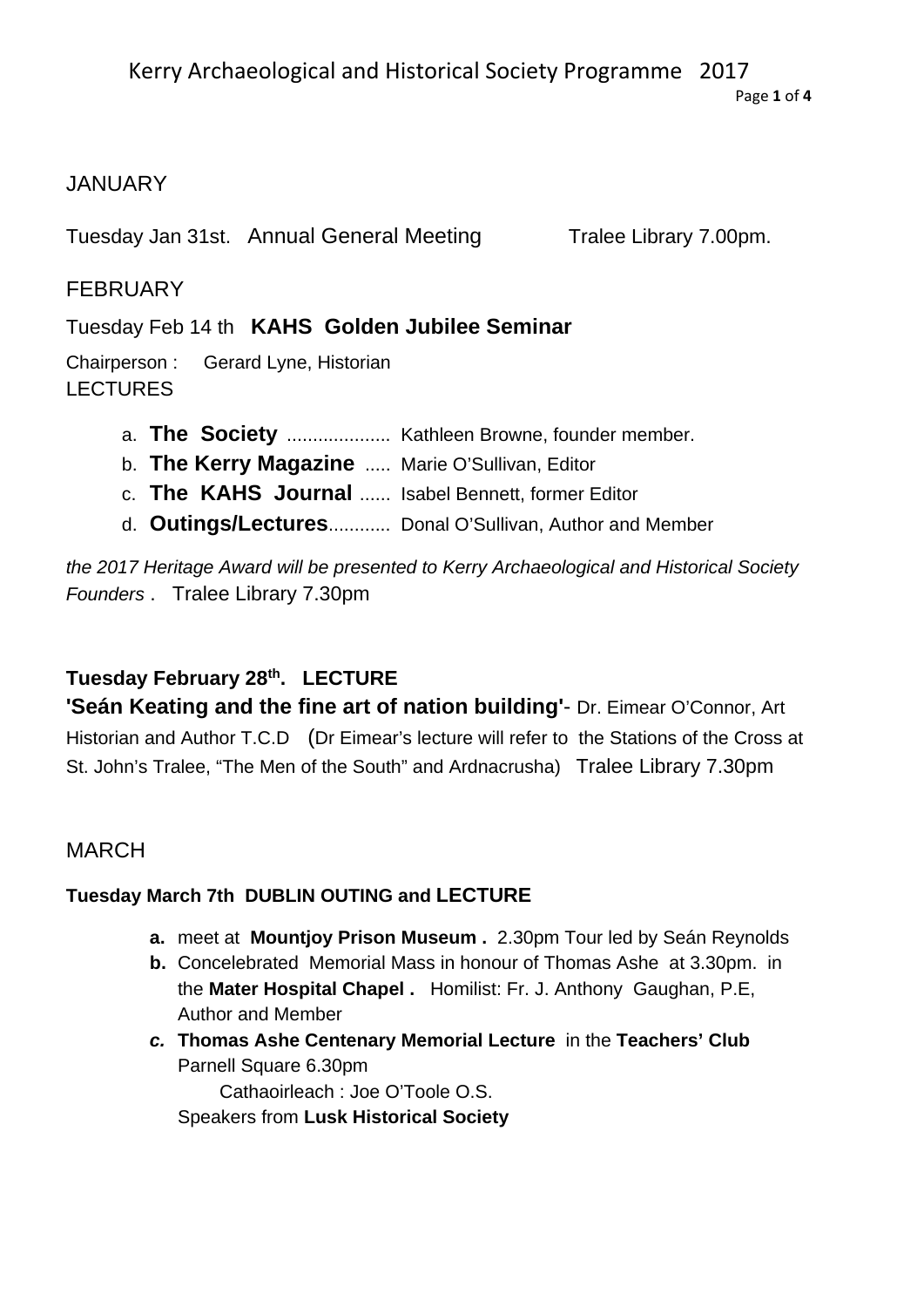#### Kerry Archaeological and Historical Society Programme 2017 Page **2** of **4**

#### **Tuesday March 28 LECTURE**

**Black '47 in Kerry**Dr. Shane Lehane, Historian and Author "The Great Famine in Kerry" Killarney Library 7.30pm

## APRIL

**Tuesday April 11, LECTURE**  '**Wandering with a purpose – the archaeology of Cosán na Naomh/The Saints' Path, Corca Dhuibhne'** Isabel Bennett , Archaeologist and Member Tralee Library 7.30pm

## **Tuesday April 25th. LECTURE**

**Canon Goodman's Musical Collection** David Hegarty IT Tralee, Historian. Tralee Library 7.30pm

### MAY

May 1<sup>st</sup> to May 4<sup>th</sup> Away Tour (Details **to be confirmed)** 4 nights Booking before Jan 31<sup>st</sup> directly to any Committe member Cost TBC pps B&B Single TBC extra per night Travel own car

#### **Sunday May 7th Field Outing**

Lerrig, Tobar na Molt, Ardfert, led by Pádraig Regan, M.A. *Meet at Kilmoyley Church 2.30pm* 

# **Tuesday May 16th Annual St. Brendan's Mass**

Our Lady and St. Brendan's Church, Trá Lí 9.30 am.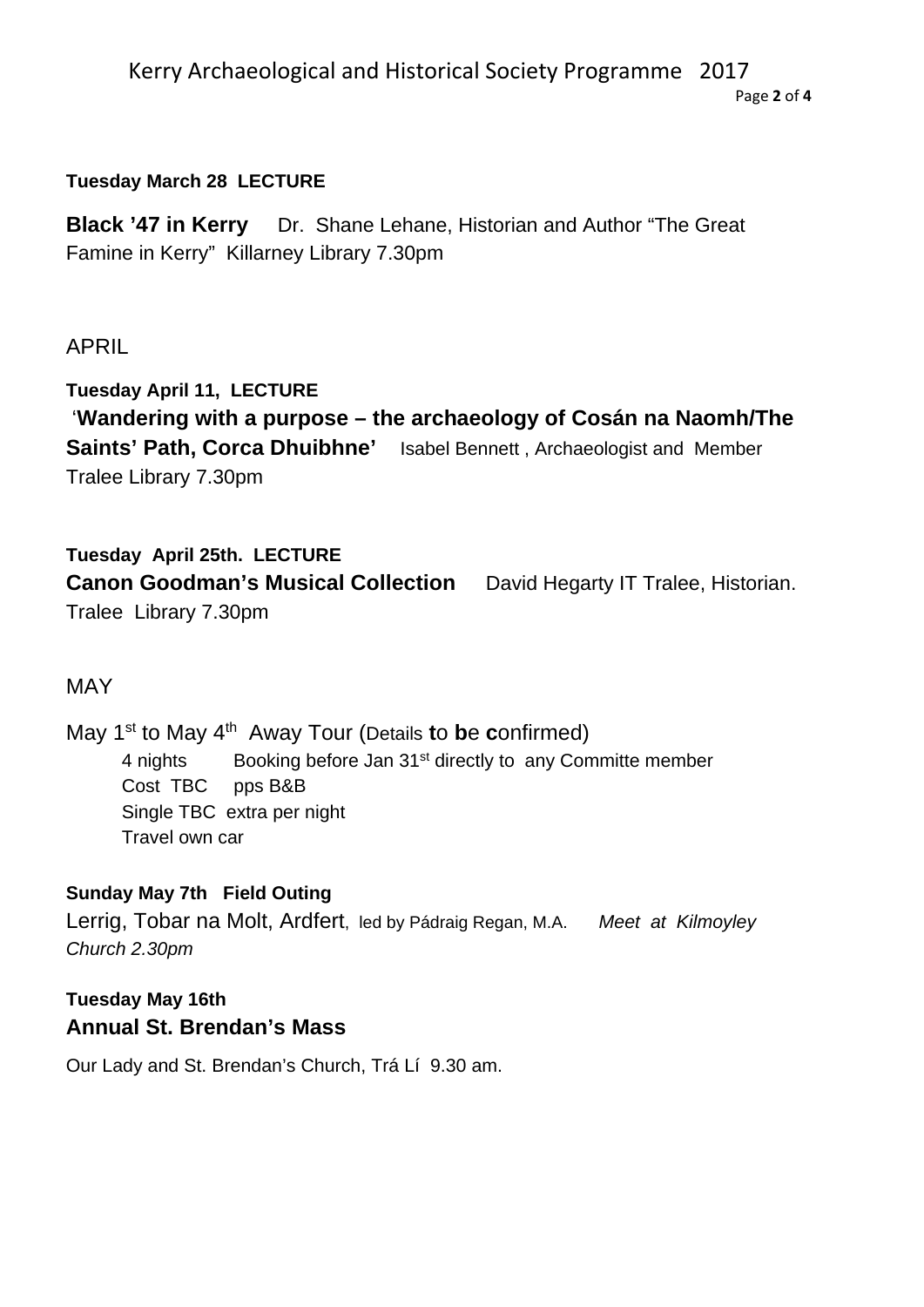# JUNE

## **Sunday June 11th. Field Outing**

Dunloe Castle and Gardens including Beaufort Ogham Stones led by Cormac Foley, Horticulturist OPW (retired) and Pádraig O'Sullivan, Wildlife Ranger . Meet Beaufort Village 2.30pm

### **Sunday June 25th. Field Outing**

**Lady Lansdowne Walk and Derreen, Tuosist, Lauragh** led by Michael Murphy, O.S. Meet at St. Kilian's Church, Lauragh, Tuosist 2.30pm Cost €7.00

### **JULY**

### **Sunday July 2nd. Field Outing**

**Kinard,** visiting **birthplace of Tomás Ághas and site of Lispole Ambush** led by Member and Historian, Tony Bergin . Meet at O'Sullivan's Bar Garrynadur. 2.30pm

### **AUGUST**

**Monday August 7th. Field Outing Historic Churches of Tralee** led by Donal O'Sullivan, Member and Author. Meet at Tralee Library 2.30pm.

#### **SEPTEMBER**

**Tuesday September 5th LECTURE Killarney's 1937 All Ireland Hurling Final**– Dr Richard McElligott UCD . Author. Killarney Library 7.30pm